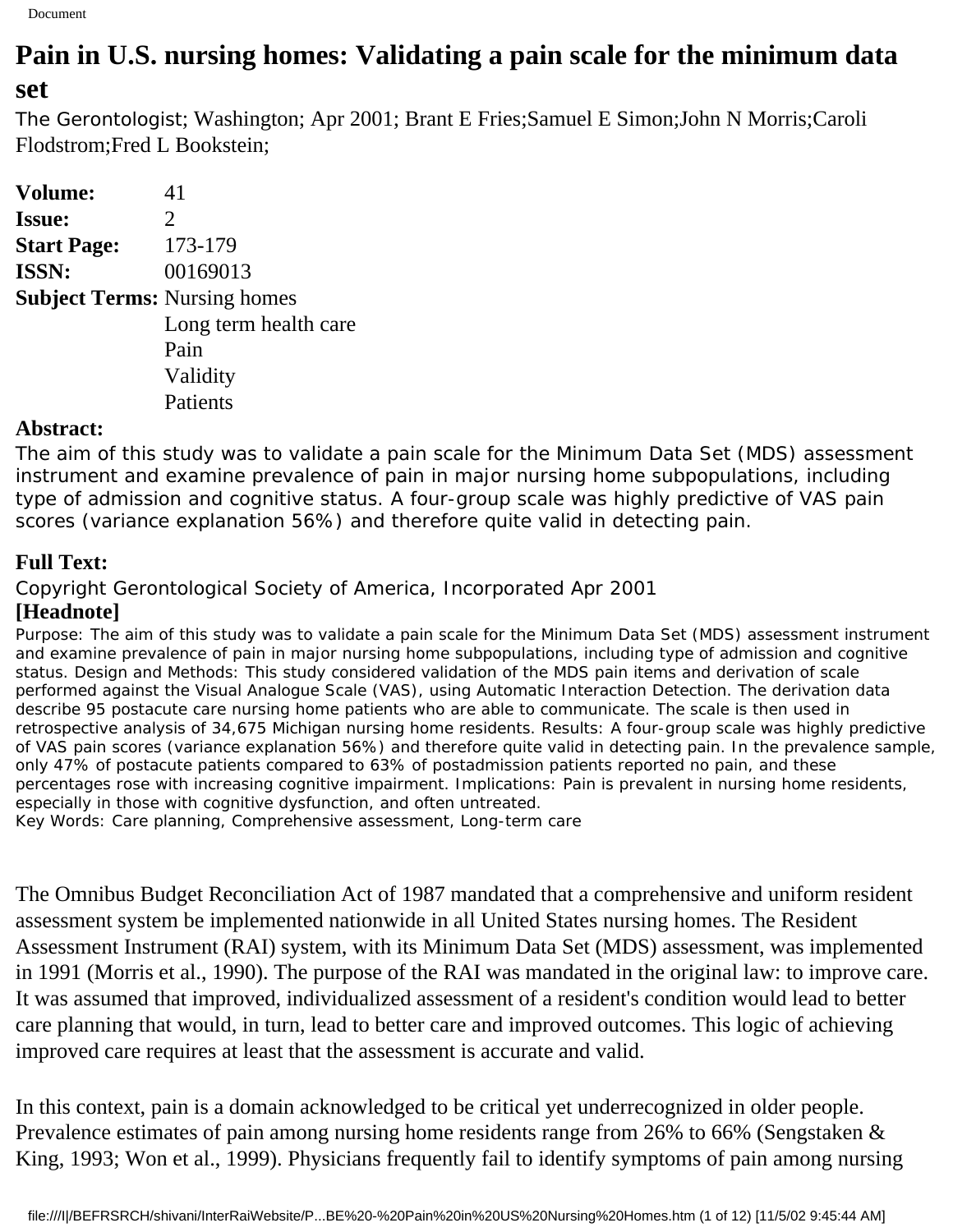home residents and when symptoms are observed, they are often inconsistently documented (Ferrell, Ferrell, & Rivera, 1995; Won et al., 1999). Furthermore, pain among nursing home residents is often untreated (Bernabei et al., 1998), and is a critical issue in terminally ill individuals where it is "one of the most feared complications of growing older and the worst source of suffering for most patients" (Hazzard, Blass, Ettinger, Halter, & Ouslander, 1999, p. 433).

Research on the detection and assessment of pain among cognitively impaired elders is limited. Existing studies with cognitively impaired elders have found an association with less frequent self-reports of pain (Parmelee, 1996; Scherder, Bouma, Borkent, & Rahman, 1999). Some have explained the inverse relationship between cognitive function and reported pain by suggesting that elders with dementia respond differently to pain than nondemented individuals (Porter et al., 1996). Hadjistavropoulos and colleagues have shown that verbal and nonverbal measures of pain can improve the assessment of pain among cognitively impaired individuals (Hadjistavropoulos, LaChapelle, MacLeod, Snider, & Craig, 2000).

Greater pain intensity and more localized complaints of pain have also been reported among elderly nursing home residents with major depressive symptoms, compared with those with minor or no depressive symptoms (fasten, Parmelee, Kleban, Lawton, & Katz, 1995; Parmelee, Katz, & Lawton, 1991). Others have found that after controlling for age, gender, race, and cognitive and health status, pain in nursing home residents is associated with activity of daily living (ADL) impairment and with decreased involvement in activities (Won et al., 1999).

The current study considered the validity of MDS items describing pain in contrast to a standard measure of pain and derived a simple but effective pain scale. It then proceeded to use this scale to describe the prevalence of pain in a representative state's nursing home population, and in particular to examine differences in pain levels by type of admission and cognitive status.

# Background

The National Resident Assessment Instrument/Minimum Data Set. -Under congressional mandate, the RAI is performed on every resident in all nursing facilities that meet conditions of participation for federal funding under Medicare or Medicaid-virtually all nursing homes in the United States. The primary purpose of the embedded assessment instrument, the MDS, is to enable improved care planning. Residents are assessed on admission, on significant change, and at least annually; there is, as well, a quarterly review using a reduced subset of items. Assessments are coordinated (although not necessarily performed) by registered nurses and assessors, and are to use all sources of information (e.g., the resident, facility staff, the resident's physician, the medical chart) in determining the most appropriate response for each item. MDS items assess a broad range of domains, including physical and cognitive function, continence, mood, medical diagnoses and conditions (including pain), activity patterns, medications, and so forth. Since June 1998, the Health Care Financing Administration (HCFA) has mandated submission of the MDS in electronic form.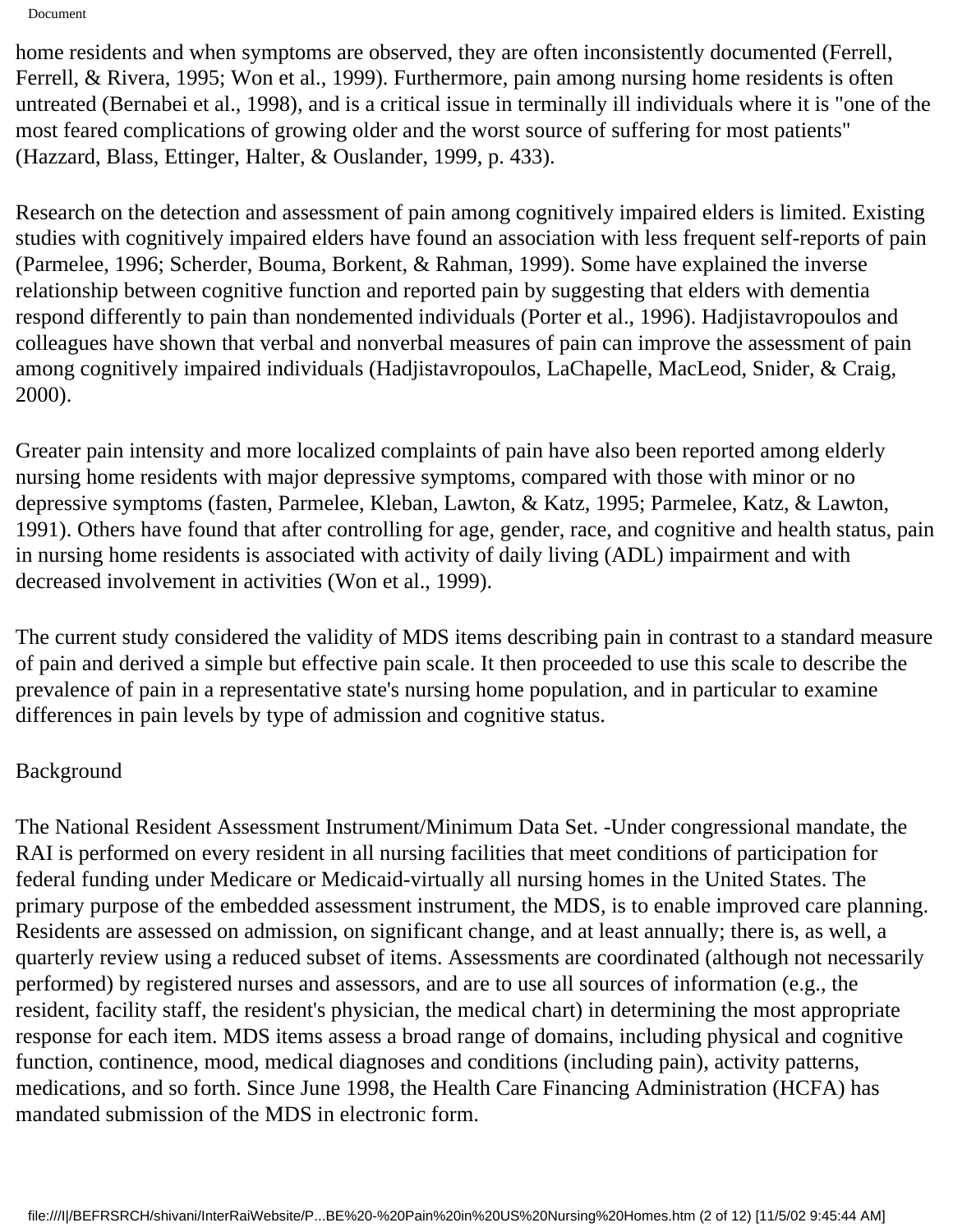Over the nine years since its implementation, a variety of studies have evaluated the MDS for reliability and for the validity of specific items or domains. The reliability studies have examined interobserver reliability, which is the agreement (interclass correlation) between two assessors, independently evaluating the same resident (Hawes et al., 1995; Morris et al., 1990, 1997; Sgadari et al., 1997). These studies found adequate to good reliability for all but a few items (such as delirium) that are difficult to assess. Other studies have examined the validity of selected domains of the MDS. Several of us (Morris et al., 1997) demonstrated that five MDS items could be encoded in a Cognitive Performance Scale (CPS) that was highly predictive of "gold standard" measures of cognition: the Folstein and colleagues' (Folstein, Folstein, & McHugh, 1975) Mini-Mental State Examination score and the Albert Test of Severe Impairment (Albert & Cohen, 1992). Others have validated scales in the domains of psychosocial function (Mor et al., 1995), activities of daily living (Morris, Fries, & Morris, 1999), nutrition (Blaum, O'Neill, Clements, Fries, & Fiatarone, 1997), and depression (Burrows, Morris, Simon, Hirdes, & Phillips, 2000). In addition, a national evaluation of the full RAI system has shown the system's effectiveness in improving care (Fries et al., 1997; Hawes et al., 1997; Mor et al., 1997; Phillips et al., 1997).

There are two major purposes for developing scales. The first is to establish further validity, by demonstrating that some combination of MDS items accurately predicts standard, externally validated, and independently assessed measures of a domain. In this manner, we add assurance to our clinical views that these MDS items address the concept at hand. Second, a scale permits efficient amalgamation of multiple MDS items, each describing a different aspect of the domain. Thus, a scale such as the CPS summarizes succinctly the cognitive status of a resident. This scale can have direct clinical utility, can permit summarization of a group of assessments (e.g., of a facility or population) for multiple purposes such as quality measurement or policy formulation, and can serve in statistical models to adjust for preexisting conditions in populations for which we would want to analyze outcomes.

The MDS measures of pain fit into this context. The original MDS promulgated in 1991 had only two pain items, each coded yes/no: "Resident complains or shows evidence of pain daily or almost daily," and the very specific "Mouth pain." While no direct validation study has been performed to date, the national RAI evaluation referenced earlier found that residents' pain was more prevalently reported after implementation of the RAI, perhaps due to increased attention to this item or changes in the patient population not handled by statistical adjustments. This implied that there might be insufficient pain assessment (items) in the MDS and that the RAI system lacked a care planning module that specifically addressed pain. In view of the increasing importance of pain control in these populations, Version 2.0 of the RAI/MDS, issued in 1995, included more numerous and specific pain items (Health Care Financing Administration, 1995). The current items from this new version are displayed in Table 1. Two items address the general characteristics of pain: "Pain Frequency" and "Pain Intensity," with three levels each. The remaining pain items are checklisted to indicate the site of pain. A "skip pattern" instructs the coder to skip items after the first (frequency) if there is no pain.

With these several items now available in the RAI/ MDS Version 2.0, we were interested in the creation of a summary pain scale and to examine whether it was a valid predictor of a "gold standard" measure of pain-the best-studied and validated measure currently available.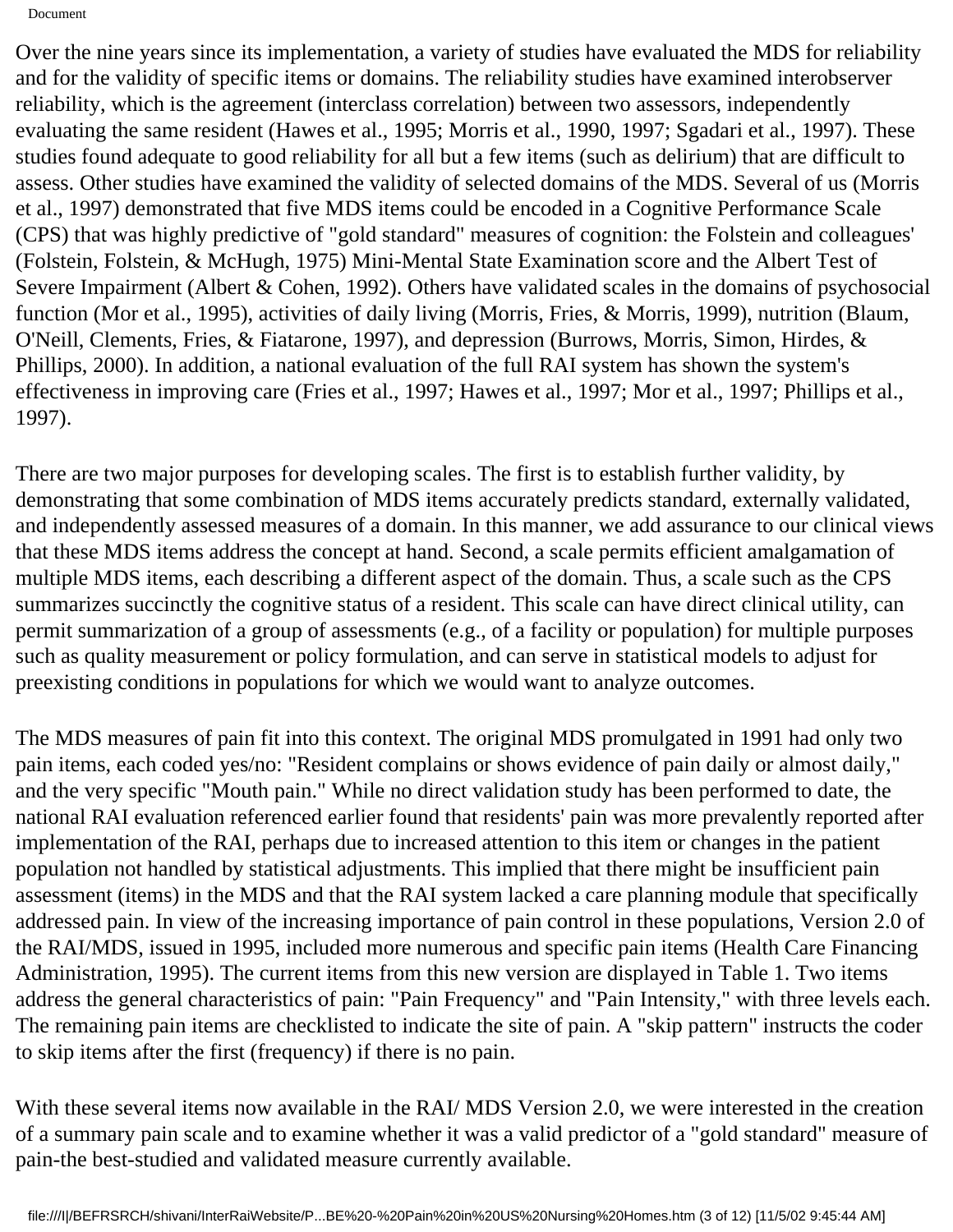Choosing a Pain Scale for Validation.- Assessment of pain is complex because it is based on an individual's perception of pain. Thus, measurement of pain poses a challenge to clinicians, especially in older people-whether or not they have cognitive problems. Pain should be assessed from the patient's perspective, with the knowledge that their current level of pain may be affected by both clinical and personal factors (Flaherty, 1996). In selecting an instrument for this study, we recognized the subjective nature of pain and the potential limitations of the older population targeted.

| Item J2: Code the highest level of pain present in the last 7 days:       |  |
|---------------------------------------------------------------------------|--|
| J2a. FREQUENCY with which resident complains or shows<br>evidence of pain |  |
| 0. No pain (skip other pain items)                                        |  |
| 1. Pain less than daily                                                   |  |
| 2. Pain daily                                                             |  |
| J2b. INTENSITY of pain                                                    |  |
| 1. Mild pain                                                              |  |
| 2. Moderate pain                                                          |  |
| 3. Times when pain is horrible or excruciating                            |  |
| Item J3: If pain present, check all sites that apply in last 7 days:      |  |
| J.3a. Back pain                                                           |  |
| J3b. Bone pain                                                            |  |
| J3c. Chest pain while doing usual activities                              |  |
| 3d. Headache                                                              |  |
| 3e. Hip pain                                                              |  |
| 3f. Incisional pain                                                       |  |
| J3g. Joint pain (other than hip)                                          |  |
| J3h. Soft tissue pain (e.g., lesion, muscle)                              |  |
| 3i. Stomach pain                                                          |  |
| J3j. Other                                                                |  |

Table 1

The process of instrument selection began with a review of the literature. A number of well-validated instruments exist, including the Pain Thermometer, the Numeric Rating Scale, the Visual Analogue Scale (VAS), and the Verbal Descriptor Scale. Our selection criteria for a pain assessment included consideration of cost, ease of use, and evidence that the instrument has been tested and validated. As participants in this study were all over the age of 65, we wanted to be sure that it would be specifically applicable. We were also committed to using a self-report instrument. The VAS was chosen as the external standard for its demonstrated sensitivity to pick up a continuum of pain severities and efficiency of administration (Herr & Mobily, 1993). The vertical version of the VAS (v-VAS) is preferred by older adults (Herr & Mobily, 1991, 1993) and was chosen for use in this project. It is acknowledged that this measure cannot be expected to work on individuals with severe cognitive impairment or who are unable to understand or communicate.

#### Methods

Our approach was to develop a scale, based on MDS (Version 2.0) items, that would both make reasonable clinical sense and be predictive of a VAS score, independently assessed. The data collection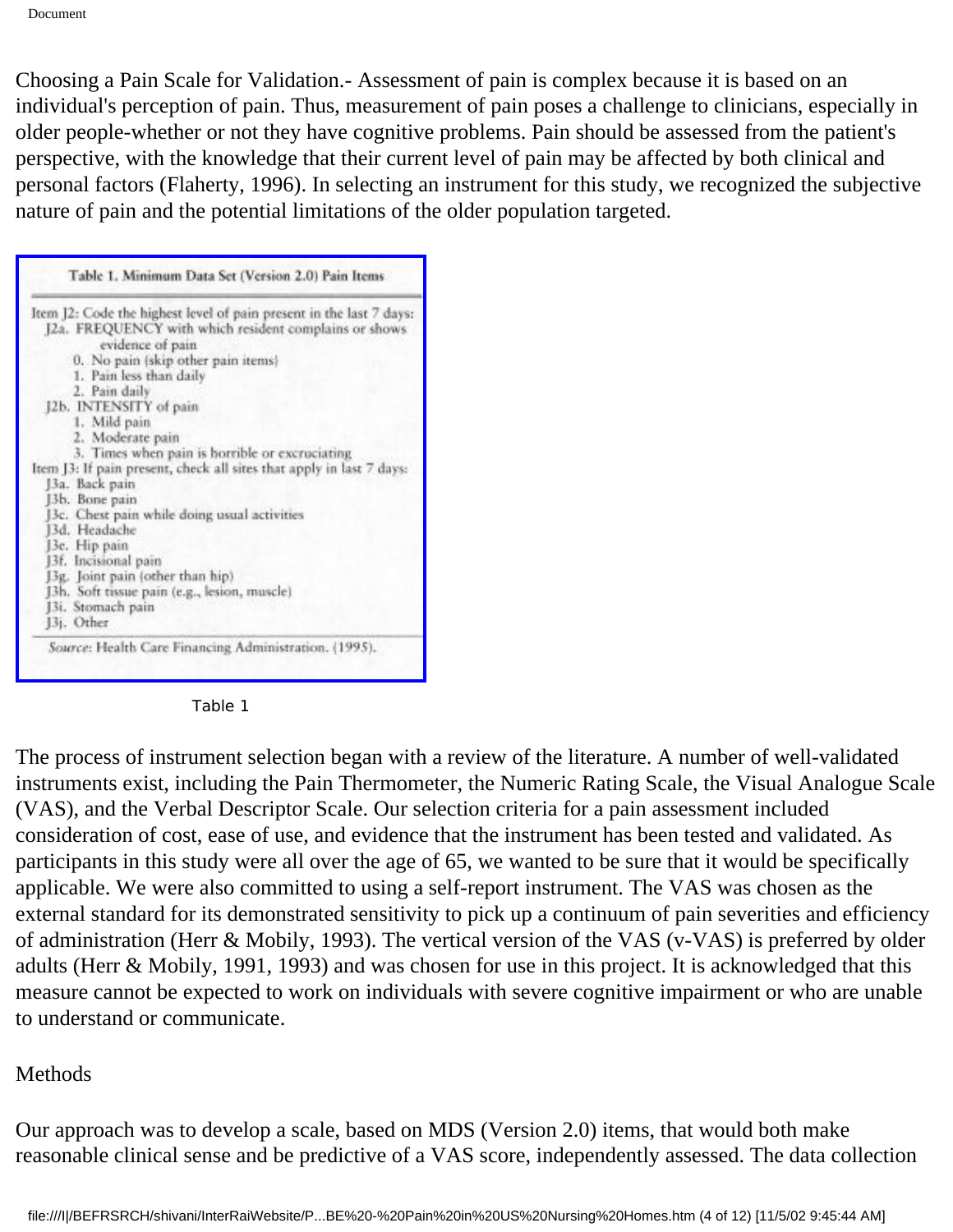and analytic approach are discussed in this section.

Data Collection. -Data were collected from 25 Medicare-certified skilled nursing facilities in Massachusetts as part of a project to develop a postacute assessment system. Eligibility criteria were established to ensure that participants were receiving subacute services at the time assessments were completed. All participants ( $N = 95$ ) had been admitted from an acute-care hospital, had already stayed in the nursing home more than 24 hours, were currently receiving daily skilled nursing or rehabilitation services, and were expected to return to a community-based setting (with or without home care services). Excluded from the study were patients either dying or with an expected discharge from the facility within 24 hours, and the relatively rare instances where the subject was unable to communicate.

Field study nurses visited the nursing facilities at least weekly, to meet with the nursing home staff and review which patients met the selection criteria. A nurse would approach any newly admitted patients meeting the criteria and ask them to participate in the study. After informed consent was obtained, the patient was enrolled in the study and a full MDS assessment was performed, in addition to the VAS.

In the version of the VAS used here, the resident was presented with a vertical line segment with bipolar anchoring labels: "no pain" (0) at one end and "worst pain possible" (10) at the other. Tick marks and values were placed uniformly along the line, representing the intermediate values 1, 2, ... 9. The research nurse asked the participants to place a mark somewhere on the continuum showing the intensity of their pain. The response was then coded as a number between 0 and 10, using 0.5 for responses recorded between the tick marks.

Standard training and assessment protocols for the MDS and VAS were employed. For the MDS, this included reliance on all sources of information for determining MDS assessment items. When information was conflicting or missing, the best judgment of the assessor determined the appropriate response. For the VAS, the research nurse explained the scale and the definition of pain (e.g., that pain is discomfort that may occur anywhere in the body, that it may have characteristics such as aching, hurt, pulling, tightness, burning, or pricking, and that it may be mild to severe). To verify that the participants understood how the word "pain" (or/and other word preferred by the subject) was being used, the participants were asked to describe the worst pain they had ever experienced and then asked to rate that pain on the VAS scale. The nurse went on to ask the patient about the pain that he or she was currently experiencing and either let the patient score directly on the VAS instrument or scored it herself, based on the patient's instructions.

The analyses to derive the pain scale used all observations with valid VAS scores (three observations were dropped due to uncodable responses). All MDS assessments retained had the appropriate skip pattern for pain items (see Table 1). In the analysis, we also utilized the MDS measures of ADL (6-level measures of functional performance in bed mobility, bed-chair transfer, locomotion off the unit and on the unit, walking in room and in unit, eating, toileting, dressing, and personal hygiene) and the five items that form the CPS scale (decision making, ability to make self understood, short-term memory, and eating performance; comatose was not an issue here as all patients in the sample were able to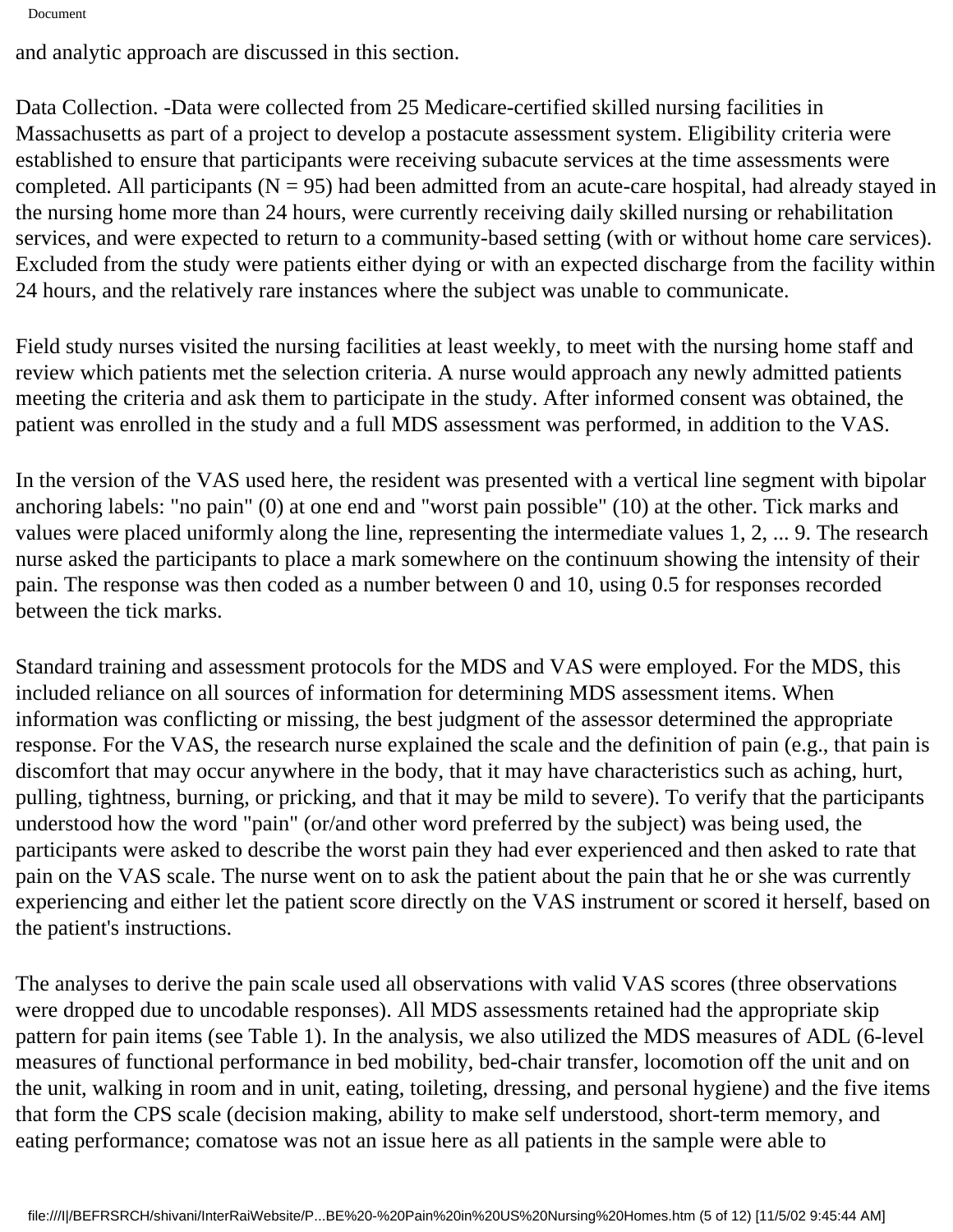communicate).

After the pain algorithm (described in Results) was developed, we used it to profile the prevalence of pain in all residents of Michigan nursing homes from October 1998 through October 1999. All data were collected using the new MDS Version 2.0. As there were multiple assessments for each resident, we used only the first; in total, we had assessments of 34,675 unique individuals. These assessments were then classified into three types: (a) postacute admission, as identified by the coded "reason for assessment"; (b) other admission; and (c) postadmission (i.e., all other assessments).

Analytic Approach. -Our initial analyses selected those MDS variables that would be useful in predicting high VAS scores. Given the small sample size, we restricted consideration to a limited number of independent variables that might help predict the VAS score. Based on clinical input, the items selected represented direct measures of pain (including site of pain) and the presence of diseases likely to have substantial pain (cancer, arteriosclerotic heart disease, congestive heart failure, deep vein thrombosis, peripheral vascular disease, multiple sclerosis, osteoporosis, pathological bone fracture, and arthritis). To these we added all MDS measures of physical function and the CPS scale, to identify dementia that could change perception of pain.

From these variables we developed an index predicting the VAS score, using the tree-generation approach of Automatic Interaction Detection (AID), as implemented by the PC-Group program (Austin Data Management, 1992). Tree-based splitting has a tactical advantage in the presence of strong statistical interactions (when one characteristic is important in explaining the dependent variable of interest only in the presence of other characteristics). An example would be that pain intensity was only predictive of VAS-measured pain when the pain was frequent. The PC-Group package has been used successfully for scale development in nursing home populations in creating both the RUG-Ill case-mix measurement systems (Fries et al., 1994) and the CPS (Morris et al., 1994) previously discussed. In using PC-Group, the VAS was the dependent variable and was treated as continuous even though the coding was limited to multiples of 0.5. PC-Group attempts to find subgroups of all observations in the sample, defined by the independent variables by a series of "splits." The rationale for considering splits is based on a combination of statistical and clinical criteria. From the statistical view, individual variables and the resulting index need to explain differences in the VAS pain measure. A primary measure of statistical adequacy is variance explanation (VE), a statistic that represents the percentage of all variation in the dependent variable (i.e., the VAS) that is explained by the independent variables) considered; VE ranges from 0 to 100%. Also, the derived system should make clinical sense (e.g., higher levels of VAS would be associated with the presence of a medical condition potentially associated with pain, such as cancer).

The distribution of Michigan residents across the pain scale was then examined, both by type of assessment (postacute, other admission, and postadmission) and by levels of the CPS. To test whether there were differences in the distribution of the pain scale values across the different populations, we used a chi-squared test.

Finally, we examined the reporting of pain by levels of cognitive functioning. Within each of the three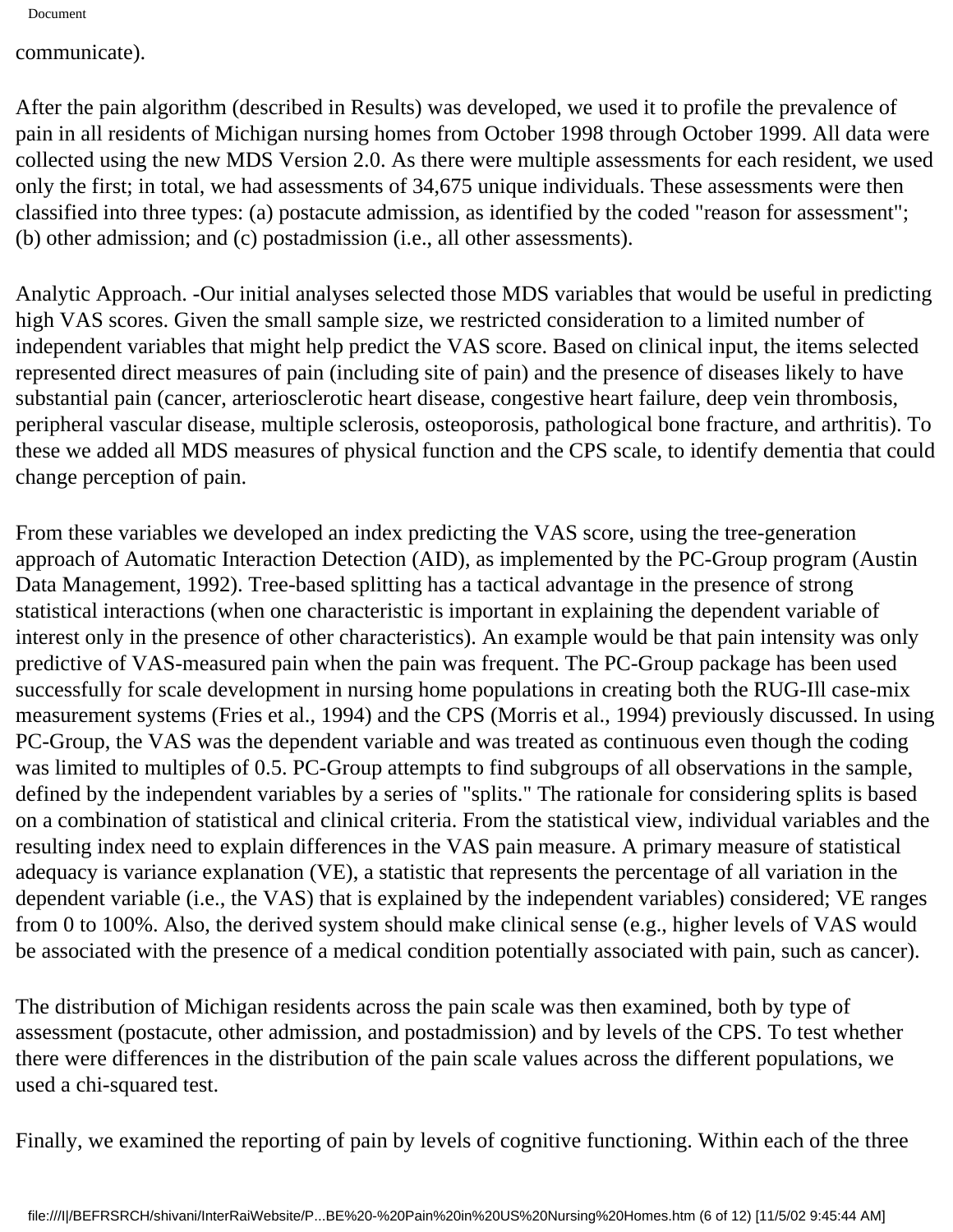resident types indicated earlier, and for each level of the CPS, we computed the percentage of Michigan nursing home residents reported on the MDS as having no pain. To test whether there were differences across the levels of the CPS and population, we formed a logistic regression model of the presence of pain, with independent variables representing six CPS levels (intact as the reference group) and two types of residents (postadmission as the reference group).

Given the very large sample sizes for the reported analyses of the Michigan data, all results were significant at the  $p < .0001$  level. We thus do not report statistical significance in the following section, and urge the reader to consider instead the substantiality of differences.

# Results

Complete MDS and VAS data were collected from a total of 95 individuals. Overall, 71 % of the sample were women, and the average age was 81 years. Of the chosen medical conditions, arthritis was the most prevalent (27%), followed closely by congestive heart failure (25%). On the MDS pain assessment items, 30 (32%) patients indicated no pain, 15 (16%) had mild pain, 26 (27%) moderate pain, and 24 (25%) horrible pain. The most frequent site of pain was the back (see Table 2).

Using the VAS on this population, 39 (41%) indicated no pain (the difference from the 32% scored with no pain on the MDS is not significant,  $p < .17$ ). There was good agreement between the MDS and the VAS on the presence of pain: of those who were assessed with no pain on the MDS, 93% had a VAS score of 0 (kappa = .707; not shown). The mean VAS score for the entire sample was 2.5.

The PC-Group analysis showed that the direct measures of pain-frequency (variance explanation [VE] = 53%) and intensity ( $VE = 42\%$ )-were greatly superior in predicting VAS-scored pain to all other measures considered (the next largest, walking in room, had  $VE = 11\%$ ). Based on this finding, the initial split separated the sample into three subsample groups, based on the three levels of pain frequency (later experiments starting with pain intensity were not as successful in leading to systems with good overall VE). For the first two groups-those with no pain, and those with pain less than daily-- no additional variables were found to be effective in providing additional VAS variance explanation. In the highest group-daily pain-two ADLs (locomotion off the unit and toileting), back pain, and the MDS pain intensity item all had predictive capability. Interestingly, average VAS pain scores decreased with increasing ADL dysfunction.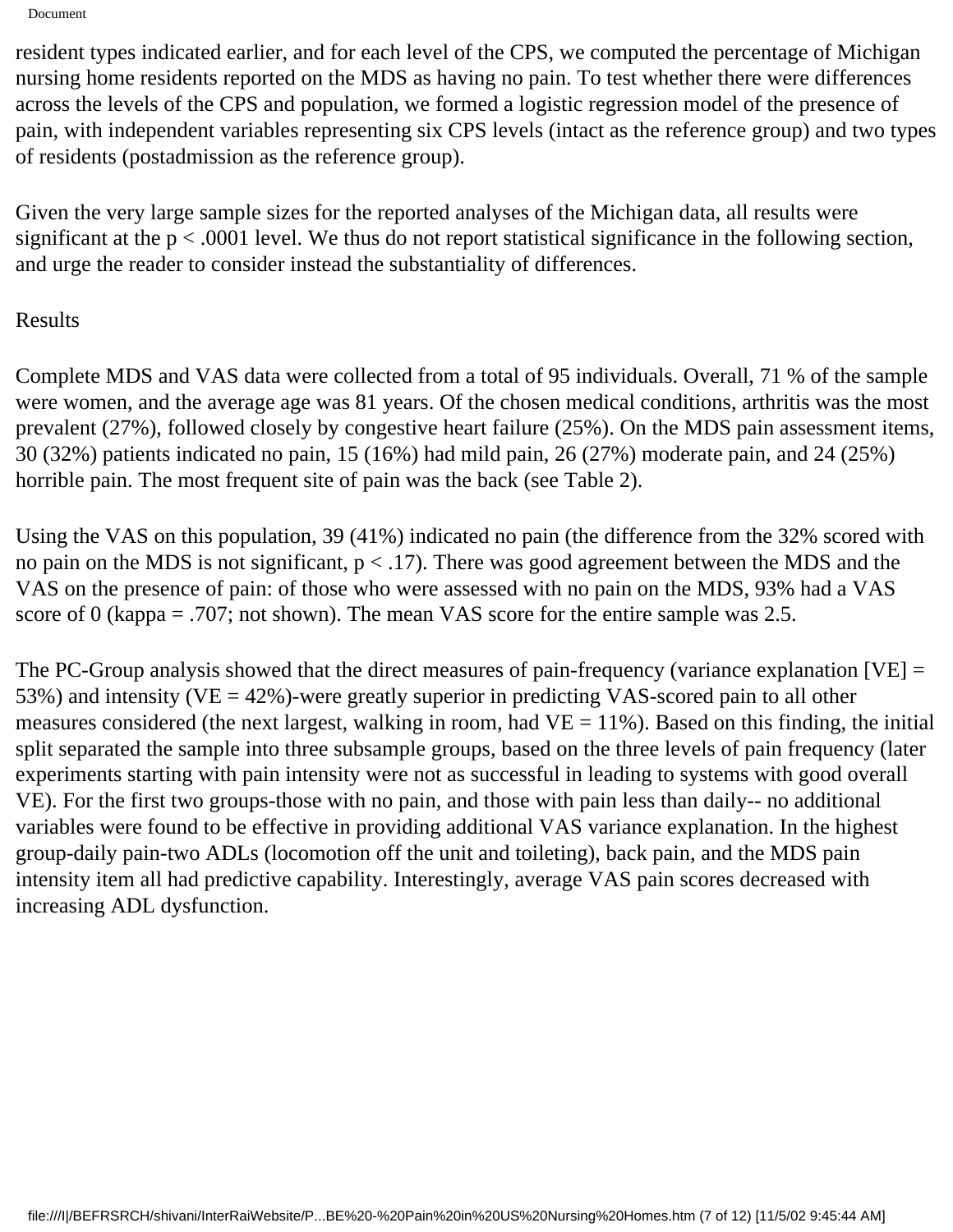| Variable                          | Percentage   |
|-----------------------------------|--------------|
| Age bewon yount?                  | 80. E        |
| <b>S. Feesale</b>                 | 19.1%        |
| Ennowmey of Firm                  |              |
| No pam                            | <b>FEAL</b>  |
| New less than abells              | 18.58        |
| Pain dads. 11                     | <b>ANK</b>   |
| Databally of Pale                 |              |
| No pain                           | 5/Life       |
| Mild pain                         | 15.8         |
| Mischeste pain.                   | 17,4         |
| Hottible or excessiving           | 35.5         |
| tair Since                        |              |
| Back                              | <b>FILLS</b> |
| Rose                              | 气道           |
| Chine.                            | 2.8          |
| Headache                          | 2.1          |
| Hill or                           | 日本社          |
| Incision                          | 7.4          |
| <b>Joint Jieber due Mat</b>       | 13A          |
| <b>Safe risecan</b>               | 1.7          |
| <b>Incomedia</b>                  | 3.2          |
| Odun                              | 1.91.19      |
| Minhoel Linuxboons."              |              |
| Artermaderetic Preset cleaner     | 45           |
| Congregior heavy failure          | 25.3         |
| Dorp rein thanksbosis             | 32           |
| Peripherist viscolat disease      | 5.3          |
| Artistic                          | 27.4         |
| Ostavable with                    | E17          |
| Mudriple adorsoid.                | 合道           |
| Pathological Itom fractures       | 33           |
| Canus"                            | TA           |
| Septitive Philbertonics Scale     |              |
| Intact:                           | 603.8        |
| <b>Bookerfour</b>                 | 73           |
| - Maniegal MM                     | ET.N         |
| Modonay impulsores                | IT in        |
| Midleswely service trape transmit | $+11$        |
| Severe Lograde stute it           | 1.1          |
| Vice severa impalament            | <b>OUE</b>   |
| Violal Analysis Sode (VAR)        |              |
|                                   | 41.1         |
| Nis puis 1%<br>Mond ignore        | Lei          |



The best MDS Pain Scale for predicting the VAS score is shown in Table 3. Patients with no pain or pain less than daily form the first two index groups. Then, those patients with daily pain are split into two groups based on pain intensity: Those with horrible/excruciating pain form the highest group, and all others form an intermediate group. This system, with four groups and using two MDS variables, achieved a variance explanation of 56%. The average VAS for the lowest group was 0.1, increasing to 5.0 for the highest group. Thus, this system was slightly better than one using only pain frequency, with a variance explanation of 53% and a range from 0.1 to 4.4. The next best alternative system (not shown) had five groups and was constructed using an index constructed of the two ADLs indicated earlier and pain intensity. It achieved only slightly higher VE (59%) but had no increased range and considerably more complexity.

Using the selected MDS Pain Scale in the validation sample of postacute patients, 32% were without pain, and 22% had excruciating pain. A different distribution was seen when the scale was applied to a more representative sample of all nursing home residents in Michigan. In this case, focusing on postacute admissions, 47% were without pain and only 4% in excruciating pain. In contrast, less pain was seen in other admissions (54% without pain) and even less in others seen after admission, including long-staying residents (63% without pain). To simplify comparisons, we also imputed an average VAS score for each type of patient, computed by multiplying the prevalence of each Pain Scale value by the groups' mean VAS (from the validation sample) and summing. Postacute admissions had the highest average VAS score (1.5), followed by other admissions (1.3); post-- admissions had a yet lower score (1.0).

The final analysis addressed the reporting of pain by those with cognitive impairment. The analysis was not performed in the validation sample, as this excluded residents cognitively impaired and unable to perform the VAS. In each of the three Michigan populations, the percentage of residents reporting no pain increased dramatically with increasing cognitive impairment. For example, in postacute admissions 31% of cognitively intact residents reported no pain compared to 69% of the most severely impaired; and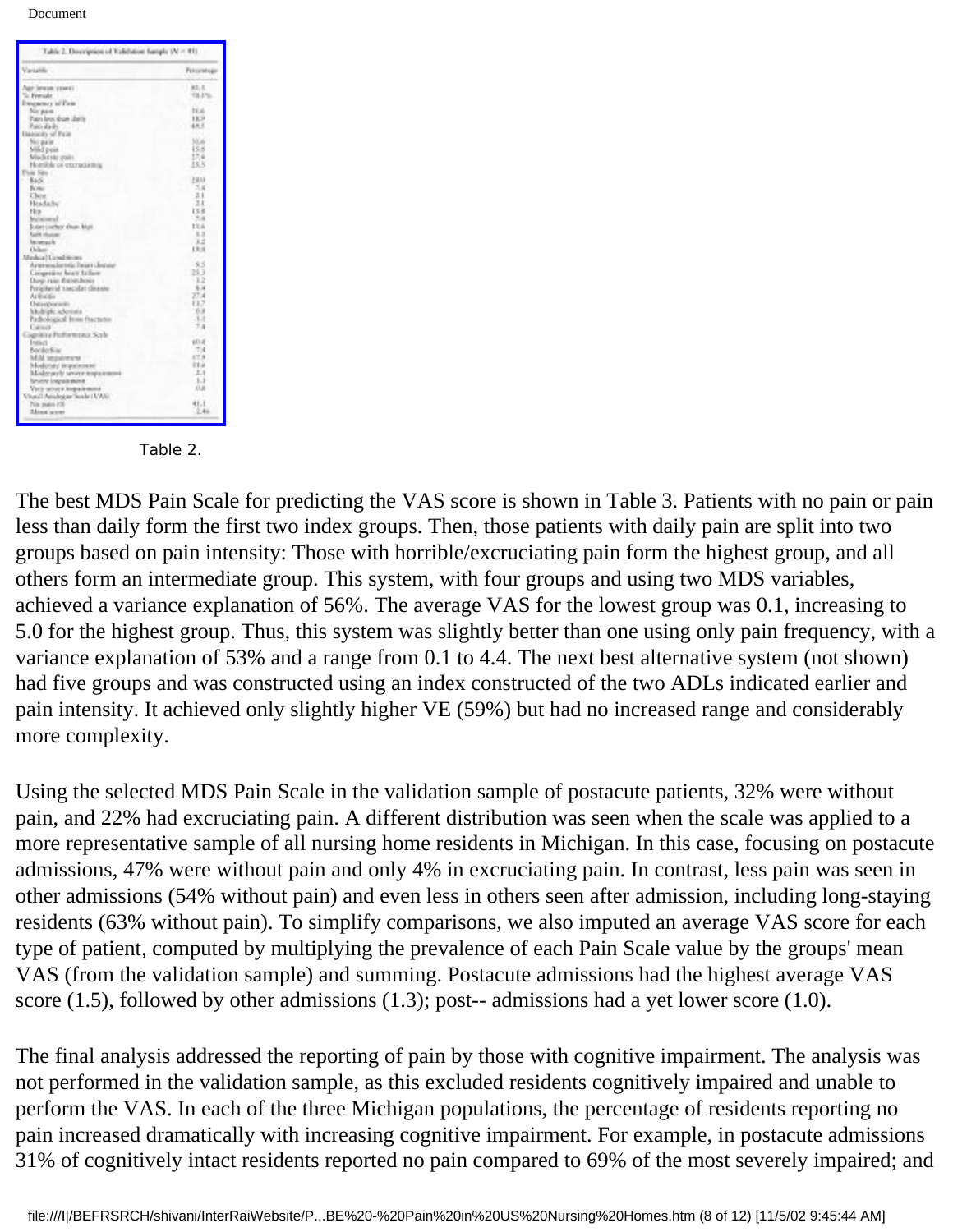40% of cognitively intact residents compared to 79% of severely impaired in the longer-staying post- admission cohort (Table 4).

# Discussion

Reports of pain, a common characteristic of post-- acute patients, are increasingly recognized as an important issue in the care of nursing home residents, particularly among those with terminal conditions. As pain symptoms are usually amenable to treatment, identification of pain is an imperative to the quality of care of these individuals. The MDS Pain Scale represents a simple method to summarize the reported presence and intensity of pain using routinely collected nursing home MDS data. The scale is rather simple and based on only two MDS items. However, we found high concordance rates and variance explanation between the MDS Pain Scale and the VAS among nursing home patients in postacute settings. While the VAS is recognized as a "gold standard" measurement of pain, the Pain Scale is easier to administer and the MDS is already available for all nursing home residents. With this validation, the Pain Scale can be used for epidemiological studies in the large MDS databases that are now accumulating. Both pain intensity and frequency were useful factors, a result that validates the revisions made (from a simply dichotomous indicator of the presence of pain) moving to Version 2.0 of the MDS. Perhaps equally important to the scale's simplicity is that no other MDS items were of use in predicting measured pain.

Given that pain can often be alleviated, the results of analyzing the Michigan nursing home population are disquieting. Symptoms of daily pain are seen in 16% of current residents and as many as 28% of postacute patients, prevalences somewhat consistent with other research in chronic settings, such as Won and colleagues (1999), who found 26% of patients in daily pain in a sample of more than 49,000 nursing home patients.

Still more disturbing is that cognitive impairment appears to diminish the reporting of pain. Those with higher cognitive impairment will, on average, be sicker. Yet, pain is substantially less reported for those with even moderate impairment. This finding is in concert with our other finding that reported levels of pain decreased with increasing ADL dysfunction. Clinicians need to be especially vigilant in looking for indicators of pain in impaired individuals.

This study has a number of limitations that may impede the generalizability of our findings. The validation sample was relatively small, and the distributions of reported pain is relevant only for the sample that was able to give consent. It is important to note that our sample was predominantly cognitively alert, with 60% scoring as cognitively intact on the CPS. Clearly, the VAS cannot be performed on those unable to communicate or severely cognitively impaired, and we cannot assume that the Pain Scale will work for those individuals. It remains a question (and an area for improvement) whether assessors using the MDS are able to identify signs of pain in those who are unable to report it. Finally, we may not be able to generalize our findings to particular subpopulations seen in nursing homes, such as those of particular cultures, genders, ages, or particular conditions (such as terminal illness); we did not have a sufficiently large sample to test the Pain Scale on these subsamples.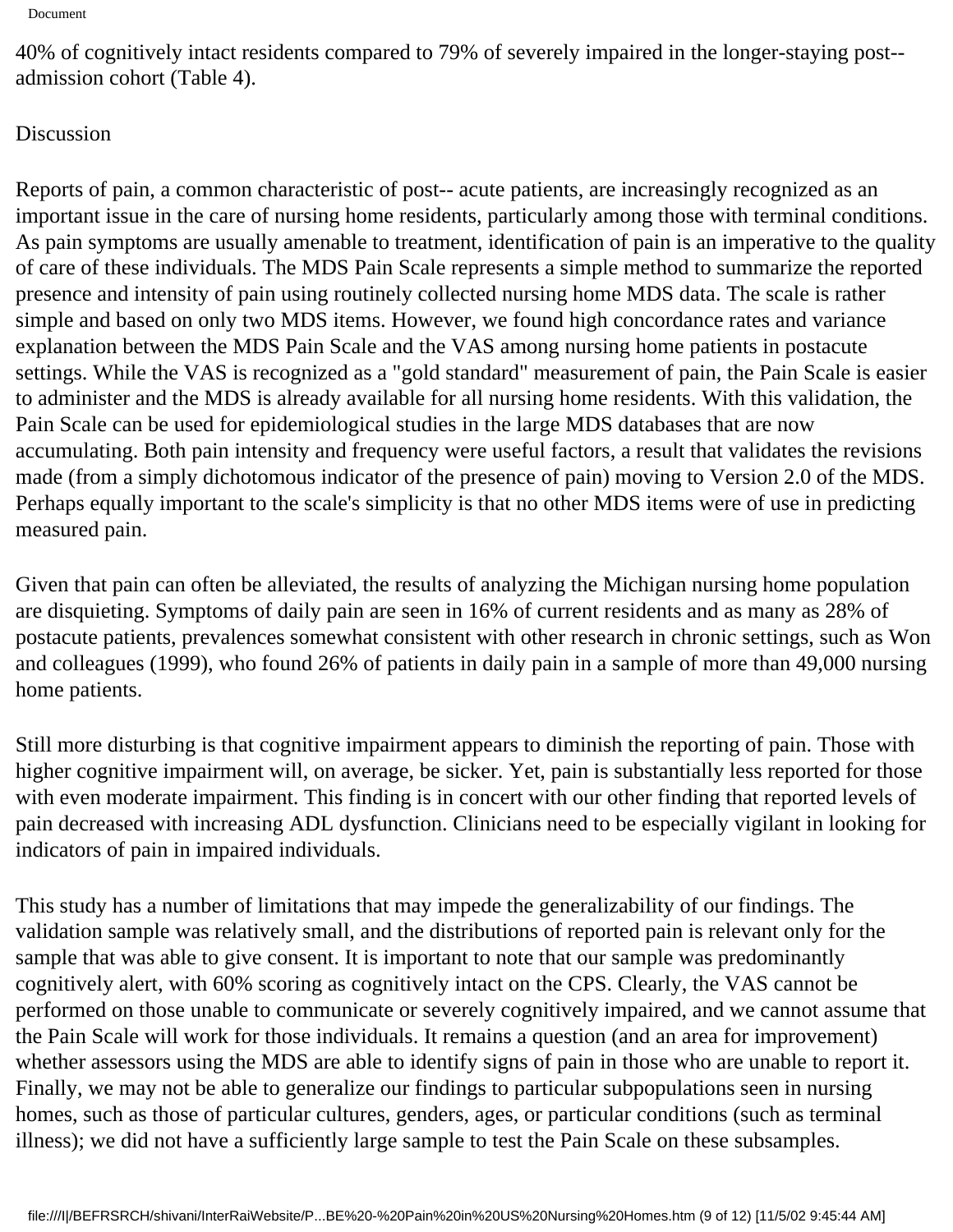We already have begun studies that will improve both the content and the generalizability of the results reported here. In moving from Version 1 to Version 2.0 of the MDS pain items, reliability increased, prevalence estimates doubled, and barriers to accurate assessment by facility staff were greatly reduced. As part of the interRAI-HCFA effort to create the third generation of the MDS for nursing homes, we are examining the issue of pain measurement for both verbal and nonverbal patients near the end of life. Under consideration are supplemental assessment items that address whether the pain is new (i.e., first arose in the prior 3 days), whether the pain has worsened in the prior 3 days, and whether the pain is present with movement and at rest. In addition, InterRAI-HCFA is looking at the issue of nonverbal markers that could and should be relied upon in assessing pain. When sufficient data are available, we will be able to assess how this will affect the Pain Scale described here and our understanding of pain prevalence.

| <b>Part Scott</b>                                                                                                 |                                                                  |                                                                 |                                           | Presidence in                                   |                                                |                                               |                                                       |
|-------------------------------------------------------------------------------------------------------------------|------------------------------------------------------------------|-----------------------------------------------------------------|-------------------------------------------|-------------------------------------------------|------------------------------------------------|-----------------------------------------------|-------------------------------------------------------|
|                                                                                                                   | <b>MT6 legas</b>                                                 |                                                                 |                                           |                                                 | Michigan Nursing Heines                        |                                               |                                                       |
|                                                                                                                   | Pale<br>Ferderick                                                | Fass<br><b>bamers</b>                                           |                                           | VAS Validation Production                       | Heart N.Y. Stands Administer Administration    | Other                                         | Post<br>Administration                                |
| No pain.<br>Mild pain<br>Maderew gray:<br>Fraction lating, paint<br>Must imposed VAS-acord<br>Number of stadents. | No. paint (B).<br>Lesa than skally (1).<br>Duily III<br>Duly 111 | MAL to maskesse (3.2)<br>horshidelenianscusting (1) 9.02 (2.51) | E.10/30.40E<br>1:00 (1:62)<br>1.EI II.TTL | 31.4%<br>18.9<br>27.4<br>22.1<br>$\frac{1}{41}$ | 96,750<br>23.2<br>21.8<br>4.3<br>1.54<br>4,234 | 54.0%<br>23.3<br>18.7<br>1.8<br>1.30<br>7,459 | 62.9%<br>28.7<br>$\frac{14.8}{2.8}$<br>1.85<br>12.936 |

Table 3.

|                                                                                                                                                                                                 | Pestacete Adoptations                                          |                                                        | Other Admissions                      |                                                                 | <b>Trust Aubertracers</b>                                |                                                                          |
|-------------------------------------------------------------------------------------------------------------------------------------------------------------------------------------------------|----------------------------------------------------------------|--------------------------------------------------------|---------------------------------------|-----------------------------------------------------------------|----------------------------------------------------------|--------------------------------------------------------------------------|
| Resident With Na Farnis CPS                                                                                                                                                                     | Freizaltzai                                                    | ٠                                                      | Periodensic                           | $\overline{1}$                                                  | Fewvesser<br>40.8<br>49.6<br>33.9<br>66.9<br>75.6<br>TKT |                                                                          |
| <b>Event</b><br>Borda/Gur insam<br>Mill impairment<br>Moderate importants<br><b>Arragula de Heavin d</b><br>Seanor I<br><b>Insurado renainte</b><br>View severe inspice world<br>All residents. | 11.4<br><b>BLS</b><br>47.7<br><b>ES. 1</b><br>600<br>談<br>48.7 | 164<br>137<br>576<br>637<br>191<br>132<br>115<br>1,973 | 足<br>5Ł4<br>읎<br>73.8<br>73.8<br>54.5 | 518<br>374<br>437<br>1,809<br>$\frac{451}{138}$<br>329<br>4,852 | 78.H<br>62.8                                             | 3,80.<br>1.181<br>$-1.843$<br>4,836<br>1.901<br>1,515<br>1,641<br>32,926 |



The strengths of this study include the relative psychometric properties of the MDS and the VAS, both measures having been tested elsewhere (Hawes et al., 1995; Herr & Mobily, 1991; Sgadari et al., 1997). The MDS pain frequency and pain intensity, in particular, achieve interrater reliabilities of 0.73 and higher. Further, the ability to use a full state's nursing home population in research strengthens our expectation that the results will be valid for the U.S. institutionalized population.

Given the correlates of pain among nursing home residents and the existing treatment options for pain, we believe the use of the MDS Pain Scale will enable clinicians better to identify and treat pain, with a concomitant reduction of comorbid mood symptoms and ADL impairment.

**[Reference]**

**REFERENCES** 

# **[Reference]**

Albert, M., & Cohen, C. (1992). The test for severe impairment: An instrument for the assessment of patients with severe cognitive disfunction. Journal of the American Geriatrics Society, 40, 449-453. Austin Data Management. (1992). PC-Group. Austin, TX: Author.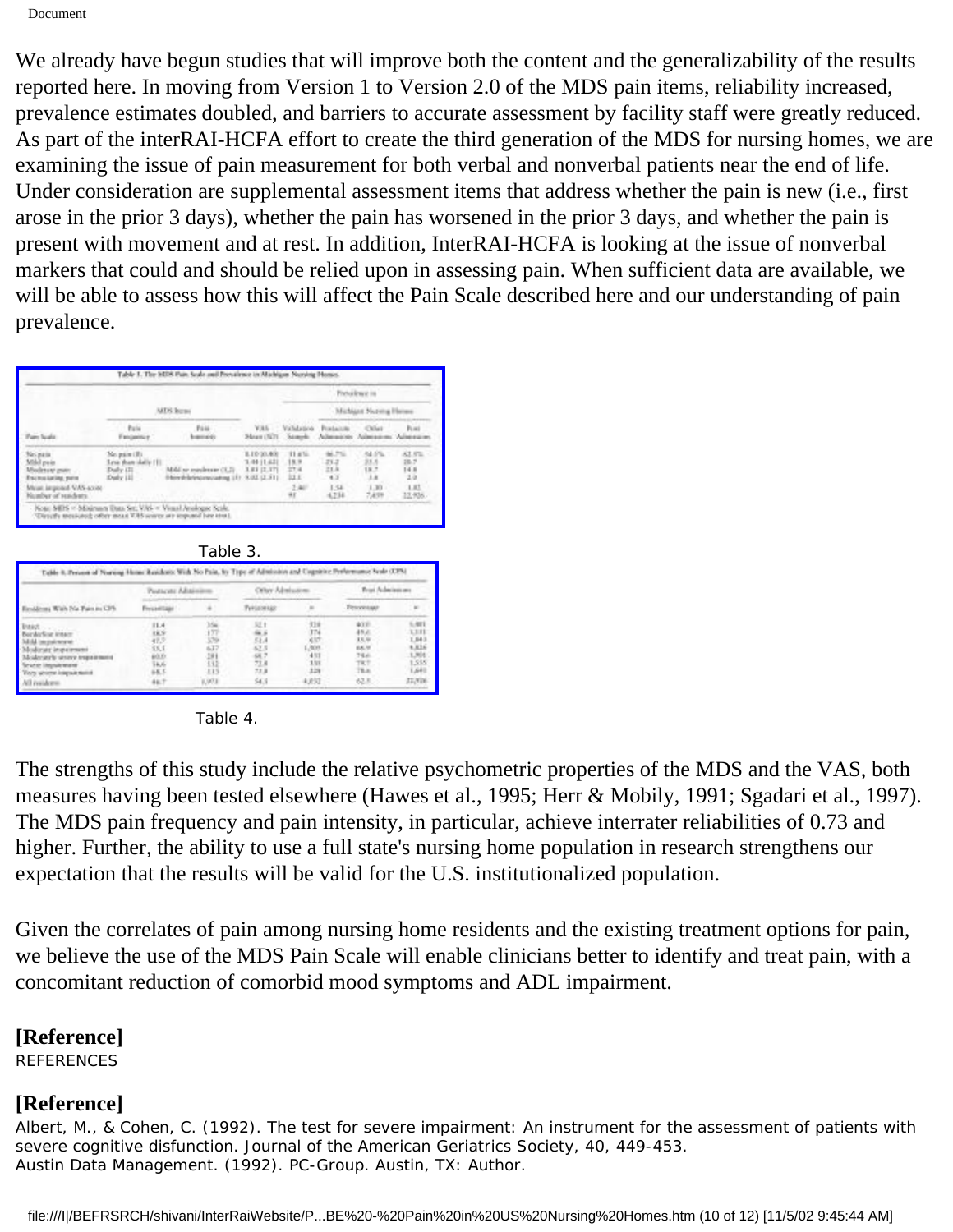Bernabei, R., Gambassi, G., Lapane, K., Landi, F., Gatsonis, C., Dunlop, R., Lipsitz, L., Steel, K., & Mor, V. (1998). Management of pain in elderly cancer patients. Journal of the American Medical Association, 279, 1877-1882. Blaum, C. S., O'Neill, E. F., Clements, K. M., Fries, B. E., & Fiatarone, M. A. (1997). The validity of the Minimum Data Set for assessing nutritional status in nursing home residents. American Journal of Clinical Nutrition, 66, 787- 794.

# **[Reference]**

Burrows, A., Morris, J. N., Simon, S. E., Hirdes, J., & Phillips, C. (2000). Development of a Minimum Data Set-based depression rating scale for use in nursing homes. Age & Ageing, 29, 165-172.

Casten, R. J., Parmelee, P. A., Kleban, M. H., Lawton, M. P., & Katz, I. R. (1995). The relationship among anxiety, depression, and pain in a geriatric institutionalized sample. Pain, 61, 271-276.

Ferrell, B. A., Ferrell, B. R., & Rivera, L. (1995). Pain in cognitively impaired nursing home patients. Journal of Pain and Symptom Management, 10, 591-598.

Flaherty, S. A. (1996). Pain measurement tools for clinical practice and research. Journal of the American Association of Nurse AnestHetists, 64, 133-140.

## **[Reference]**

Folstein, M. F., Folstein, S. E., and McHugh, P. R. (1975). "Mini-Mental State": A practical method for grading the cognitive state of patients for the clinician. Journal of Psychiatric Research, 12, 189-198.

Fries, B. E., Hawes, C., Morris, J. N., Phillips, C., Mor, V., & Park, P. S. (1997). Effect of the National Resident Assessment Instrument on selected health conditions and problems. Journal of the American Geriatrics Society, 45, 994-1001.

Fries, B. E., Schneider, D., Foley, W. J., Gavazzi, M., Burke, R., & Cornelius, E. (1994). Refining a case-mix measure for nursing homes: Resource Utilization Groups (RUG-III). Medical Care, 32, 668-685.

Hadjistavropoulos, T., LaChapelle, D. L., MacLeod, F. K., Snider, B., &

## **[Reference]**

Craig, K. D. (2000). Measuring movement-exacerbated pain in cognitively impaired frail elders. Clinical Journal of Pain, 16, 54-63.

Hawes, C., Mor, V., Phillips, C. D., Fries, B. E., Morris, J. N., SteeleFriedlob, E., Green, A., & Nennstiel, M. (1997). The OBRA-87 nursing home regulations and implementation of the Resident Assessment Instrument: Effects on process quality. Journal of the American Geriatrics Society, 45, 977-985.

Hawes, C., Morris, J. N., Phillips, C. D., Mor, V., Fries, B. E., & Nonemaker, S. (1995). Reliability Estimates for the Minimum Data Set for nursing home resident assessment and care screening (MDS). The Gerontologist, 35, 172- 178.

Hazzard, W., Blass, J. P., Ettinger, W. H., Halter, J. B., & Ouslander, J. G. (1999). Principles of geriatric medicine and gerontology (4th ed.). New York: McGraw-Hill.

Health Care Financing Administration. (1995). Long term care Resident Assessment Instrument user's manual, version 2.0. Baltimore, MD: Author.

# **[Reference]**

Herr, K. A., & Mobily, P. R. (1991). Complexities of pain assessment in the elderly: Clinical considerations. Journal of Gerontological Nursing, 17,12-19.

Herr, K. A., & Mobily, P. R. (1993). Comparison of selected pain assessment tools for use with the elderly. Applied Nursing Research, 6, 39-46. Mor, V., Branco, K., Fleishman, J., Hawes, C., Phillips, C., Morris, J., &

Fries, B. E. (1995). The structure of social engagement among nursing home residents. Journal of Gerontology: Psychological Sciences, SOB, P1-P8.

Mor, V., Intrator, O., Fries, B. E., Phillips, C., Teno, J., Hiris, J., Hawes, C., & Morris, J. (1997). Changes in hospitalization associated with introducing the Resident Assessment Instrument. Journal of the American Geriatrics Society, 45, 1002-1010.

Morris, J. N., Fries, B. E., Mehr, D. R., Hawes, C., Phillips, C., Mor, V., & Lipsitz, L. A. (1994). MDS Cognitive Performance Scale. Journal of Gerontology: Medical Sciences, 49, M174-M182.

Morris, J. N., Fries, B. E., & Morris, S. A. (1999). Scaling ADLs within the MDS. Journal of Gerontology: Medical Sciences, 54A, M546M553.

Morris, J. N., Hawes, C., Fries, B. E., Phillips, C. D., Katz, S., Murphy, K., Drugovich, M. L., & Friedlob, A. S. (1990). Designing the National Resident Assessment Instrument for nursing facilities. The Gerontologist, 30, 293-307.

# **[Reference]**